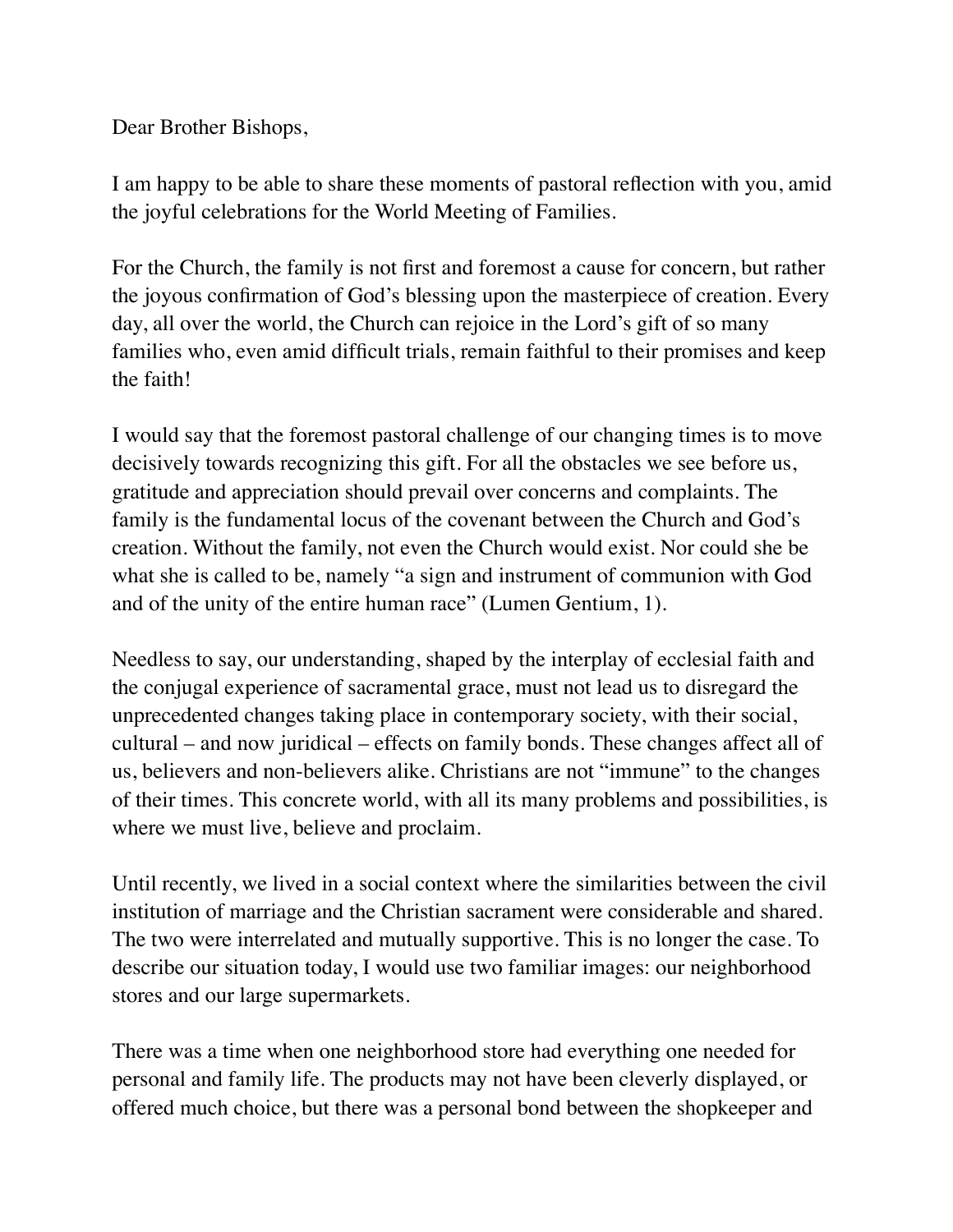his customers. Business was done on the basis of trust, people knew one another, they were all neighbors. They trusted one another. They built up trust. These stores were often simply known as "the local market".

Then a different kind of store grew up: the supermarket. Huge spaces with a great selection of merchandise. The world seems to have become one of these great supermarkets; our culture has become more and more competitive. Business is no longer conducted on the basis of trust; others can no longer be trusted. There are no longer close personal relationships. Today's culture seems to encourage people not to bond with anything or anyone, not to trust. The most important thing nowadays seems to be follow the latest trend or activity. This is even true of religion. Today consumerism determines what is important. Consuming relationships, consuming friendships, consuming religions, consuming, consuming... Whatever the cost or consequences. A consumption which does not favor bonding, a consumption which has little to do with human relationships. Social bonds are a mere "means" for the satisfaction of "my needs". The important thing is no longer our neighbor, with his or her familiar face, story and personality.

The result is a culture which discards everything that is no longer "useful" or "satisfying" for the tastes of the consumer. We have turned our society into a huge multicultural showcase tied only to the tastes of certain "consumers", while so many others only "eat the crumbs which fall from their masters' table" (Mt 15:27). This causes great harm. I would say that at the root of so many contemporary situations is a kind of impoverishment born of a widespread and radical sense of loneliness. Running after the latest fad, accumulating "friends" on one of the social networks, we get caught up in what contemporary society has to offer. Loneliness with fear of commitment in a limitless effort to feel recognized.

Should we blame our young people for having grown up in this kind of society? Should we condemn them for living in this kind of a world? Should they hear their pastors saying that "it was all better back then", "the world is falling apart and if things go on this way, who knows where we will end up?" No, I do not think that this is the way. As shepherds following in the footsteps of the Good Shepherd, we are asked to seek out, to accompany, to lift up, to bind up the wounds of our time. To look at things realistically, with the eyes of one who feels called to action, to pastoral conversion. The world today demands this conversion on our part. "It is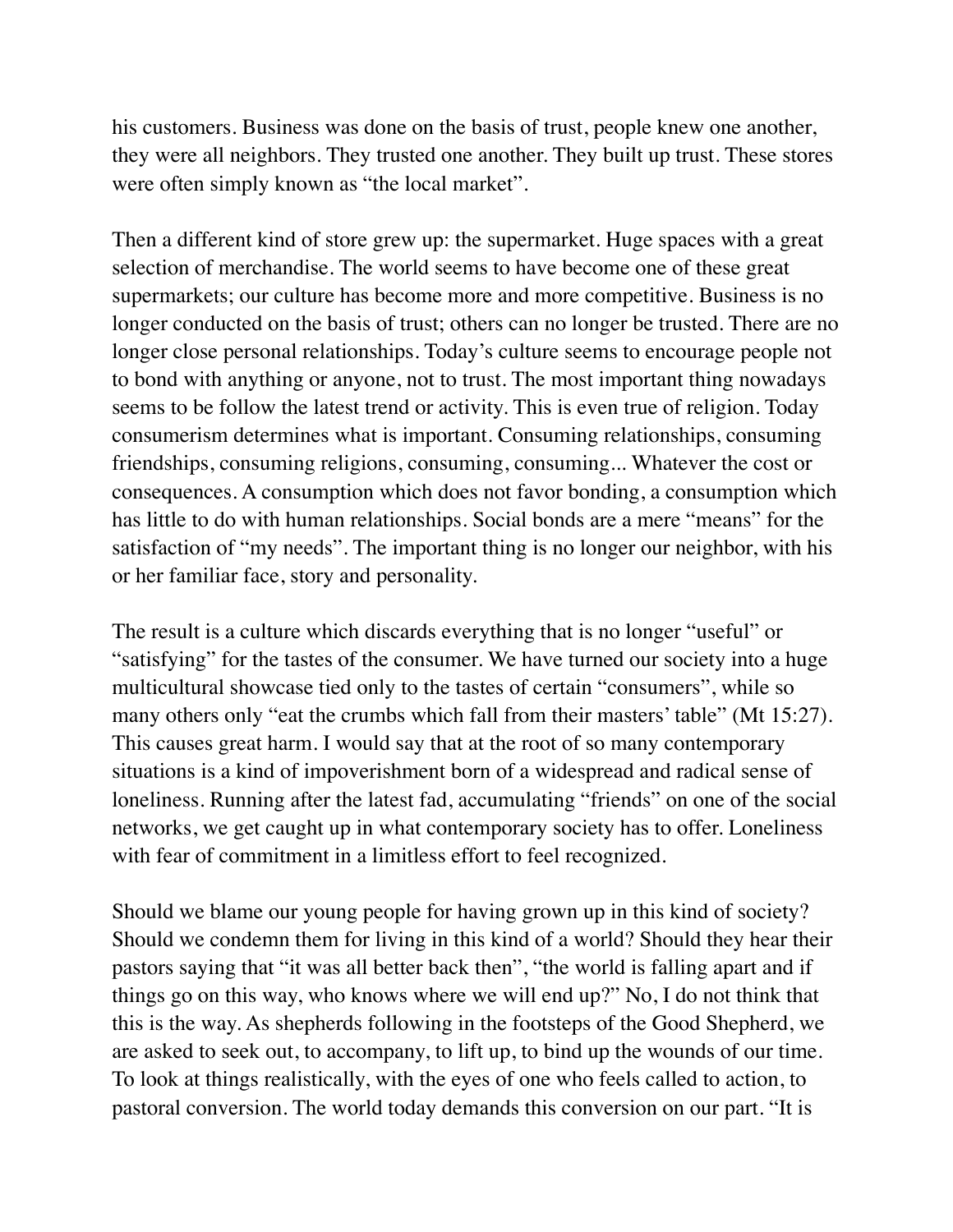vitally important for the Church today to go forth and preach the Gospel to all: to all places, on all occasions, without hesitation, reluctance or fear. The joy of the Gospel is for all people: no one can be excluded" (Evangelii Gaudium, 23) We would be mistaken, however, to see this "culture" of the present world as mere indifference towards marriage and the family, as pure and simple selfishness. Are today's young people hopelessly timid, weak, inconsistent? We must not fall into this trap. Many young people, in the context of this culture of discouragement, have yielded to a form of unconscious acquiescence. They are paralyzed when they encounter the beautiful, noble and truly necessary challenges which faith sets before them. Many put off marriage while waiting for ideal conditions, when everything can be perfect. Meanwhile, life goes on, without really being lived to the full. For knowledge of life's true pleasures only comes as the fruit of a longterm, generous investment of our intelligence, enthusiasm and passion.

As pastors, we bishops are called to collect our energies and to rebuild enthusiasm for making families correspond ever more fully to the blessing of God which they are! We need to invest our energies not so much in rehearsing the problems of the world around us and the merits of Christianity, but in extending a sincere invitation to young people to be brave and to opt for marriage and the family. Here too, we need a bit of holy parrhesia! A Christianity which "does" little in practice, while incessantly "explaining" its teachings, is dangerously unbalanced. I would even say that it is stuck in a vicious circle. A pastor must show that the "Gospel of the family" is truly "good news" in a world where self-concern seems to reign supreme! We are not speaking about some romantic dream: the perseverance which is called for in having a family and raising it transforms the world and human history.

A pastor serenely yet passionately proclaims the word of God. He encourages believers to aim high. He will enable his brothers and sisters to hear and experience God's promise, which can expand their experience of motherhood and fatherhood within the horizon of a new "familiarity" with God (Mk 3:31-35). A pastor watches over the dreams, the lives and the growth of his flock. This "watchfulness" is not the result of talking but of shepherding. Only one capable of standing "in the midst of" the flock can be watchful, not someone who is afraid of questions, contact, accompaniment. A pastor keeps watch first and foremost with prayer, supporting the faith of his people and instilling confidence in the Lord, in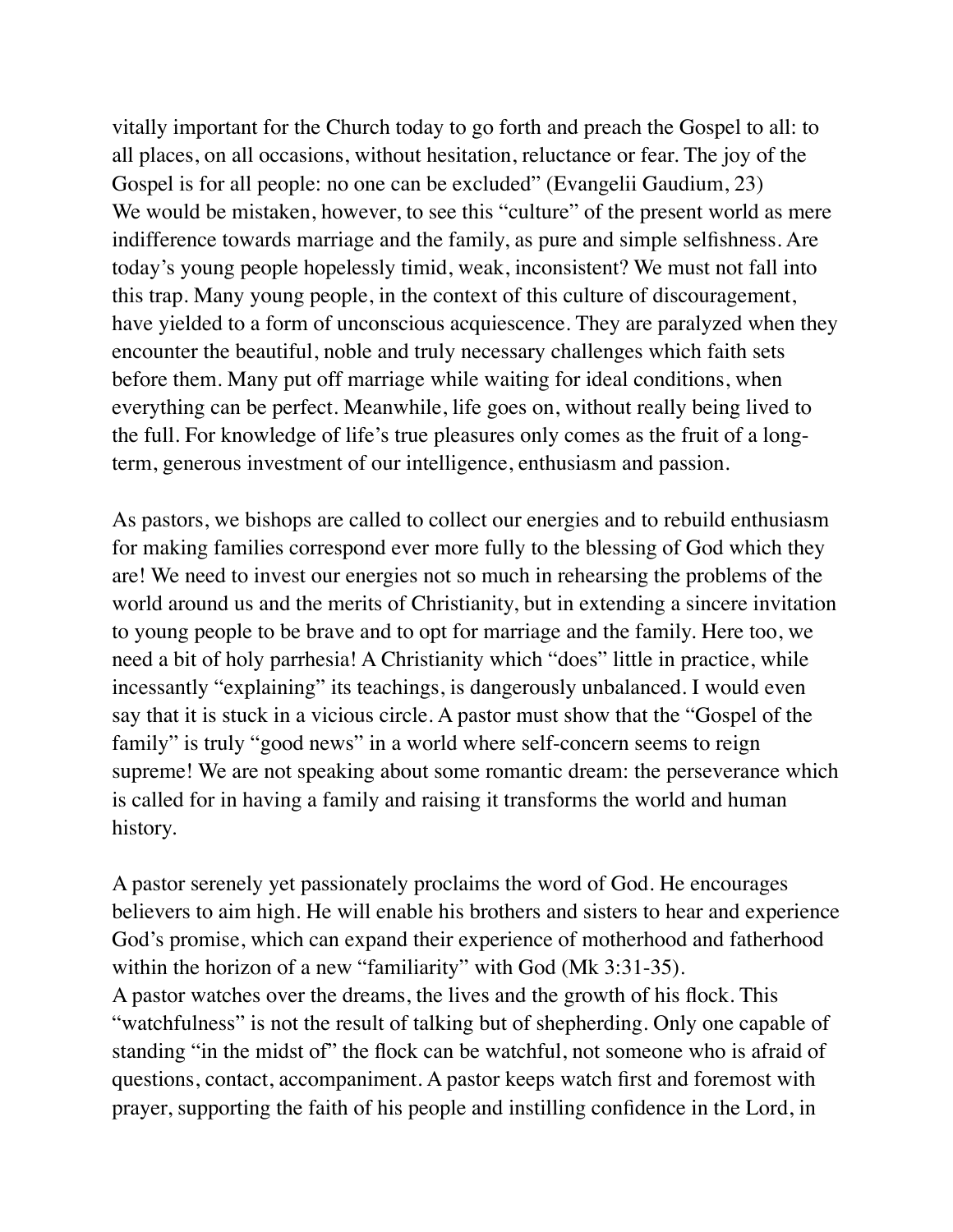his presence. A pastor remains vigilant by helping people to lift their gaze at times of discouragement, frustration and failure. We might well ask whether in our pastoral ministry we are ready to "waste" time with families. Whether we are ready to be present to them, sharing their difficulties and joys.

Naturally, experiencing the spirit of this joyful familiarity with God, and spreading its powerful evangelical fruitfulness, has to be the primary feature of our lifestyle as bishops: a lifestyle of prayer and preaching the Gospel (Acts 6:4). By our own humble Christian apprenticeship in the familial virtues of God's people, we will become more and more like fathers and mothers (as did Saint Paul: cf. 1 Th 2:7,11), and less like people who have simply learned to live without a family. Our ideal is not to live without love! A good pastor renounces the love of a family precisely in order to focus all his energies, and the grace of his particular vocation, on the evangelical blessing of the love of men and women who carry forward God's plan of creation, beginning with those who are lost, abandoned, wounded, broken, downtrodden and deprived of their dignity. This total surrender to God's agape is certainly not a vocation lacking in tenderness and affection! We need but look to Jesus to understand this (cf. Mt 19:12). The mission of a good pastor, in the style of God – and only God can authorize this, not our own presumption! – imitates in every way and for all people the Son's love for the Father. This is reflected in the tenderness with which a pastor devotes himself to the loving care of the men and women of our human family.

For the eyes of faith, this is a most valuable sign. Our ministry needs to deepen the covenant between the Church and the family. Otherwise it becomes arid, and the human family will grow irremediably distant, by our own fault, from God's joyful good news.

If we prove capable of the demanding task of reflecting God's love, cultivating infinite patience and serenity as we strive to sow its seeds in the frequently crooked furrows in which we are called to plant, then even a Samaritan woman with five "non-husbands" will discover that she is capable of giving witness. And for every rich young man who with sadness feels that he has to calmly keep considering the matter, an older publican will come down from the tree and give fourfold to the poor, to whom, before that moment, he had never even given a thought.